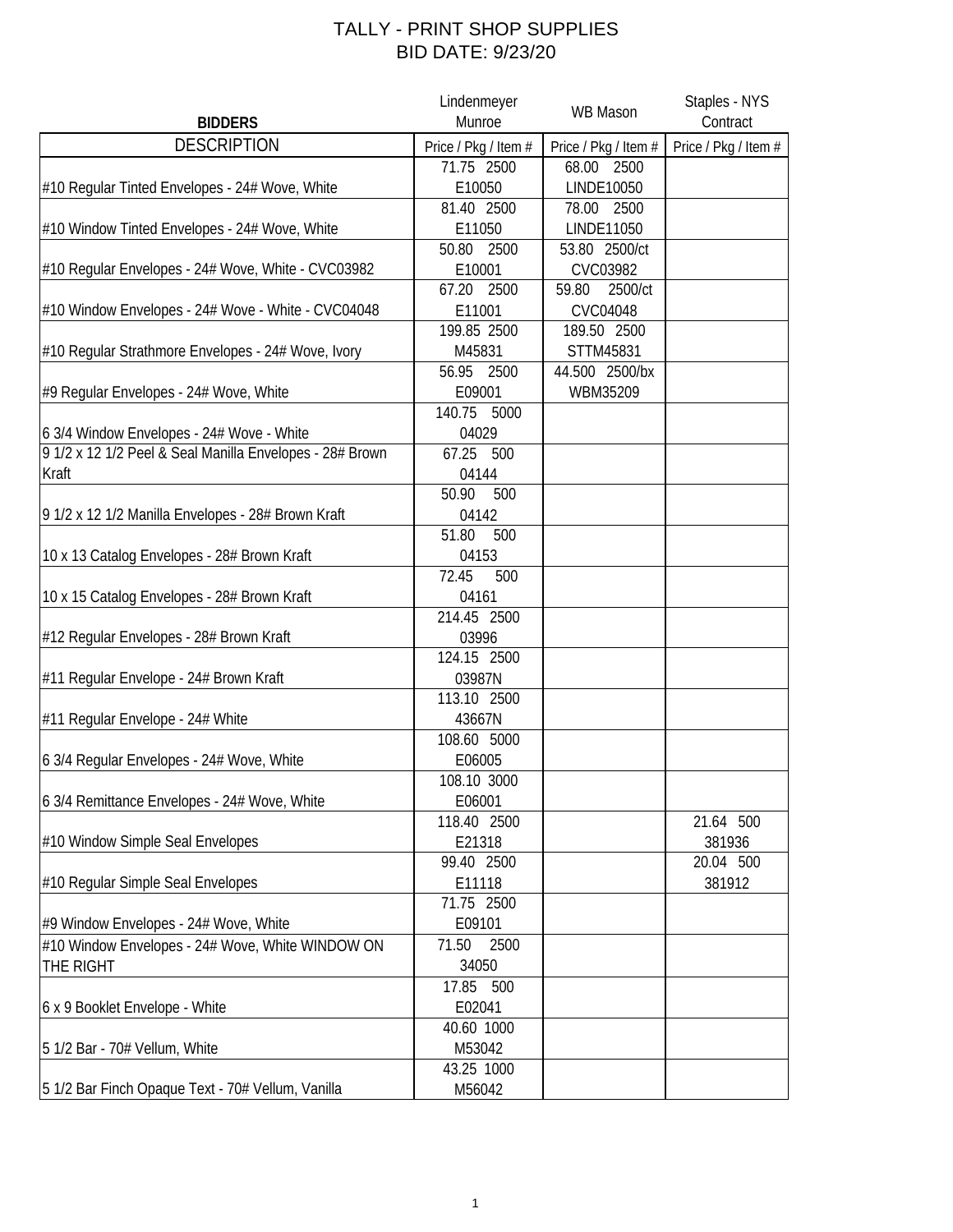## TALLY - PRINT SHOP SUPPLIES BID DATE: 9/23/20

| 8 1/2 x 14 20# Hammermill Fore MP - Color                  | 5000<br>81.15<br>varies | 6.88 500/ream<br>CASMP2204XX<br><b>Boise Firework</b> | 500 7.77 blue<br>640194 / 8.12 canary<br>640192 / ivory<br>640195 / goldenrod<br>640196 / orchid<br>640197 |
|------------------------------------------------------------|-------------------------|-------------------------------------------------------|------------------------------------------------------------------------------------------------------------|
|                                                            | 1000<br>89.20           |                                                       |                                                                                                            |
| 11 x 17 65# Mohawk Brite Hue Bristol Cover - Color         | varies Astro Brights    |                                                       |                                                                                                            |
| 11 x 17 65# Accent Opaque Digital Smooth Cover - White     | 73.30 1250              | 1250/ct<br>73.30                                      |                                                                                                            |
| (H121954)                                                  | 12195-4                 | HMM121954                                             |                                                                                                            |
|                                                            | 66.90 1250              | 66.90 1250/cs                                         |                                                                                                            |
|                                                            |                         |                                                       |                                                                                                            |
| 11 x 17 65# Accent Opaque Digital (#188570)                | 18857-0                 | <b>HMM188570PK</b>                                    |                                                                                                            |
|                                                            | 50.15 1000              | 45.72 1000/ct                                         |                                                                                                            |
| 11 x 17 67# Springhill Vellum Bristol Cover - Color        | varies                  | SPHLOX6004                                            |                                                                                                            |
|                                                            | 89.25 2000              |                                                       |                                                                                                            |
| 8 1/2 x 11 65# Mohawk Brite Hue Vellum Cover - Color       | varies Astro Brights    |                                                       |                                                                                                            |
|                                                            | 72.75<br>2500           | 72.50 2500                                            |                                                                                                            |
| 8 1/2 x 11 65# Springhill Opaque Offset Cover - Color      | varies                  | SPHL01405X                                            |                                                                                                            |
|                                                            | 47.85<br>2000           | 38.32 2000/ct                                         |                                                                                                            |
| 8 1/2 x 11 67# Springhill Vellum Bristol Cover - Color     | varies                  | SPHLOX6000                                            |                                                                                                            |
|                                                            | 67.20<br>2500           | 52.90 2500/ct                                         |                                                                                                            |
| 8 1/2 x 11 90# Springhill Index Digital Cover - Color      | varies                  | SPHLOX5100                                            |                                                                                                            |
|                                                            | 66.85 2500              | 65.00 2500                                            |                                                                                                            |
| 8 1/2 x 11 65# Accent Opaque Digital Cover - White         | 18856-0                 | HMM188560                                             |                                                                                                            |
|                                                            | 70.15<br>2500           |                                                       |                                                                                                            |
|                                                            |                         |                                                       |                                                                                                            |
| 11 x 17 60# Springhill Opaque Offset Digital Colors        | varies                  |                                                       |                                                                                                            |
| 11 x 17 80# Finch Opaque Smooth - Bright White (#1008-     | 60.25<br>1500           |                                                       |                                                                                                            |
| 8018)                                                      | 1008-8018               |                                                       |                                                                                                            |
|                                                            | 5000<br>58.00           | 38.20 5000/ct                                         |                                                                                                            |
|                                                            | varies                  | CASMP2201XX                                           |                                                                                                            |
| 8 1/2 x 11 20# Hammermill Fore MP Colors                   |                         | <b>Boise Firework</b>                                 |                                                                                                            |
|                                                            | 93.95<br>5000           |                                                       |                                                                                                            |
| 8 1/2 x 11 20# Mohawk Brite Hue Color                      | varies Astro Brights    |                                                       |                                                                                                            |
|                                                            | 220.75<br>5000          | 222.00 5000                                           |                                                                                                            |
| 8 1/2 x 11 24# Strathmore Writing Wove - Ivory             | 300-029                 | STT300029                                             |                                                                                                            |
|                                                            | 218.95<br>5000          | 222.00 5000                                           |                                                                                                            |
| 8 1/2 x 11 24# Strathmore Writing Wove - White             | 300-220                 | STT300220                                             |                                                                                                            |
|                                                            | 146.00 2500 sets        | 136.90 2500 sets                                      |                                                                                                            |
| 2 part 8 1/2 x 11 Carbonless Black Print Reverse           | 3R12850                 | <b>NCR5887N</b>                                       |                                                                                                            |
|                                                            | 1670 sets<br>153.00     | 152.80 1670 sets                                      |                                                                                                            |
| 3 part 8 1/2 x 11 Carbonless Black Print Reverse           | 3R12854                 | <b>NCR5900N</b>                                       |                                                                                                            |
|                                                            | 168.00 1250 sets        | 161.80 1250 sets                                      |                                                                                                            |
|                                                            |                         |                                                       |                                                                                                            |
| 4 part 8 1/2 x 11 Carbonless Black Print Reverse           | 3R12856                 | <b>NCR5915N</b>                                       |                                                                                                            |
|                                                            | 216.25 2500 sets        |                                                       |                                                                                                            |
| 2 part 8 1/2 x 14 Carbonless Black Print Reverse           | 3R12852                 |                                                       |                                                                                                            |
|                                                            | 511.00<br>1670 sets     | 196.00 1670 sets                                      |                                                                                                            |
| 3 part 8 1/2 x 14 Carbonless Black Print Reverse           | 5902N                   | <b>NCR5902N</b>                                       |                                                                                                            |
| 8 1/2 x 11 80# Finch Opaque Digital Cover - White (#2508-  | 71.25<br>2000           |                                                       |                                                                                                            |
| 8004)                                                      | 2508-8004               |                                                       |                                                                                                            |
| 8 1/2 x 11 80# Finch Opaque Text - Bright White (#1008-    | 58.00<br>3000           |                                                       |                                                                                                            |
| 8004)                                                      | 1008-8004               |                                                       |                                                                                                            |
| 8 1/2 x 11 80# Hammermill Color Copy Digital Cover - White | 86.55 2000              | 2000/ct<br>79.52                                      |                                                                                                            |
| (H120023)                                                  | 12002-3                 | HAM120023                                             |                                                                                                            |
|                                                            |                         |                                                       |                                                                                                            |